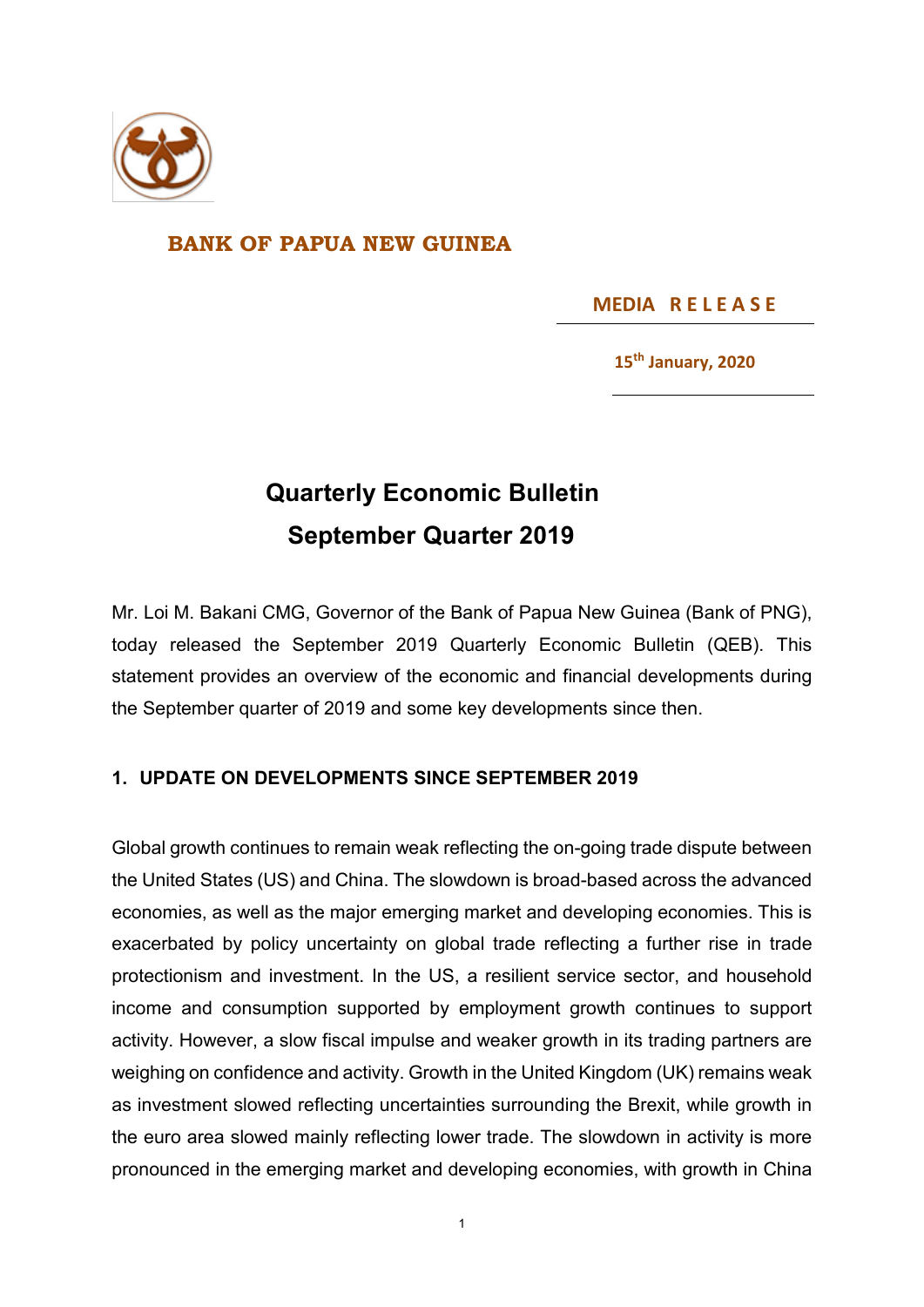weakening further as the economy continues to rebalance from investment to consumption amid the on-going trade tensions with the US. The International Monetary Fund (IMF) in its October publication of the World Economic outlook (WEO) lowered its 2019 growth forecast to 3.0 percent from its earlier projection of 3.3 percent in the April WEO.

Weak global growth in 2019 and its downward impact on global inflation has prompted several major central banks during the course of the year to further ease monetary policy, while fiscal policy; especially in advanced economies, remains broadly neutral. The fall in global inflation continues to benefit Papua New Guinea (PNG) in terms of lower foreign inflation feeding through to domestic prices. Domestic inflation has been trending downwards resulting in the easing of domestic monetary policy to support growth. The Bank of PNG eased monetary policy by reducing the Kina Facility Rate (KFR) by 50 basis points from 5.50 percent in November to 5.00 percent in December 2019.

The latest international commodity price data published by the World Bank in October 2019 indicate a general fall in prices of PNG's main export commodities. Prices for copper and oil declined whilst gold prices picked up reflecting investors preference for gold as a safe haven investment. For non-mineral commodities, only cocoa prices increased while coffee, palm oil, logs and tea prices remained weak.

Governor Bakani expressed concern that lower international commodity prices will continue to affect PNG's export, tax revenue and foreign exchange inflows. He reiterated the importance of the Government's support for the fishing and agriculture sectors in terms of policy reforms and capital investments to increase production and improve export receipts, as well as encourage import substitution activities to reduce the country's import dependency.

In November, the Government introduced a supplementary budget projecting a higher deficit of K3,504 million, as total revenue was revised downward to K13,022.4 million and total expenditure was revised upward to K16,525.9 million against the 2019 Budget. The deficit was to be financed from external and domestic sources. External financing of K1.0 billion comprises loans of US\$300 million from Australia and US\$100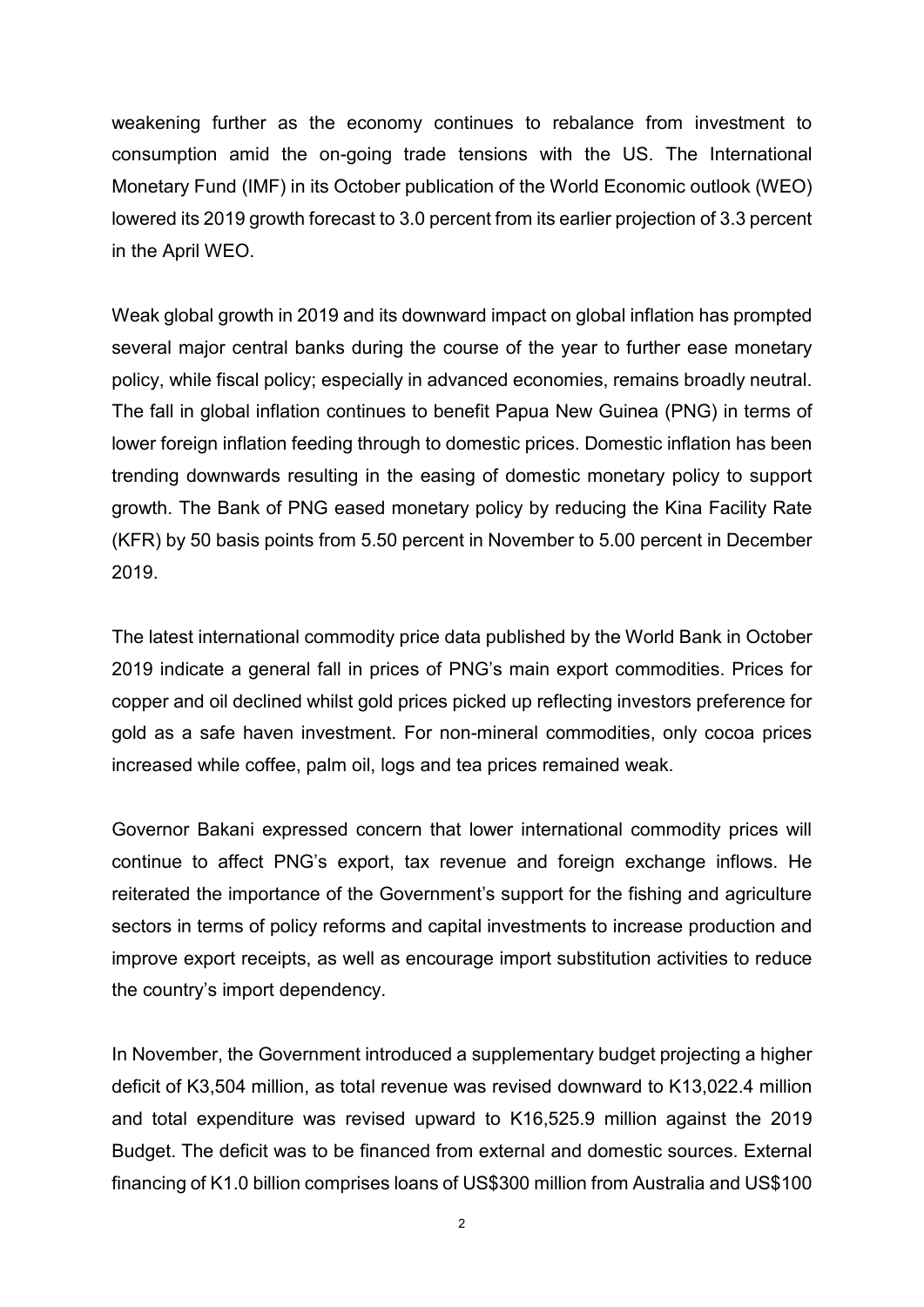million from the Asian Development Bank (ADB). Both these financing were received before the end of 2019. The Governor encouraged the Government to improve revenue raising measures and monitor and maintain expenditure targets to avoid any slippages that would increase the debt level.

The IMF identified the ongoing challenging fiscal position of the Government during 2019 and recommended policy adjustments to achieve long-term fiscal sustainability and macroeconomic stability. They also highlighted the importance of improving good governance in Government processes to support long term development goals. The recommended policy adjustments include: achieving fiscal consolidation, strengthening the monetary policy framework and improving monetary transmission, and restoring the exchange rate setting mechanism through the interbank market. These recommendations were proposed in the Staff Monitoring Program (SMP) by the IMF. The SMP involves funding from the Australian Government and other multilateral agencies but not from the IMF. The IMF SMP is yet to be cleared by the Government and approved by the IMF Board.

Governor Bakani also mentioned that the economy requires a major boost to achieve higher economic growth over the coming years. On this basis the Governor is encouraged by the conclusion of the Papua Liquefied Natural Gas (LNG) project agreement and the commencement of negotiation for P'nyang LNG project between the State and the developer. He also encouraged the Government and project partners to progress the development of mineral and gas projects as they will have a significant impact on economic growth and support the foreign exchange market.

At the end of December 2019, the average daily kina exchange rate depreciated against the pound sterling by 4.3 percent to 0.2284 and the US dollar by 0.2 percent to US\$0.2939, while it appreciated against the Japanese yen by 1.1 percent to ¥31.9474, euro by 0.3 percent to €0.2654 and the Australian dollar by 0.2 percent to A\$0.4300. These currency movements resulted in the Trade Weighted Index (TWI) that depreciated by 0.1 percent to 29.7.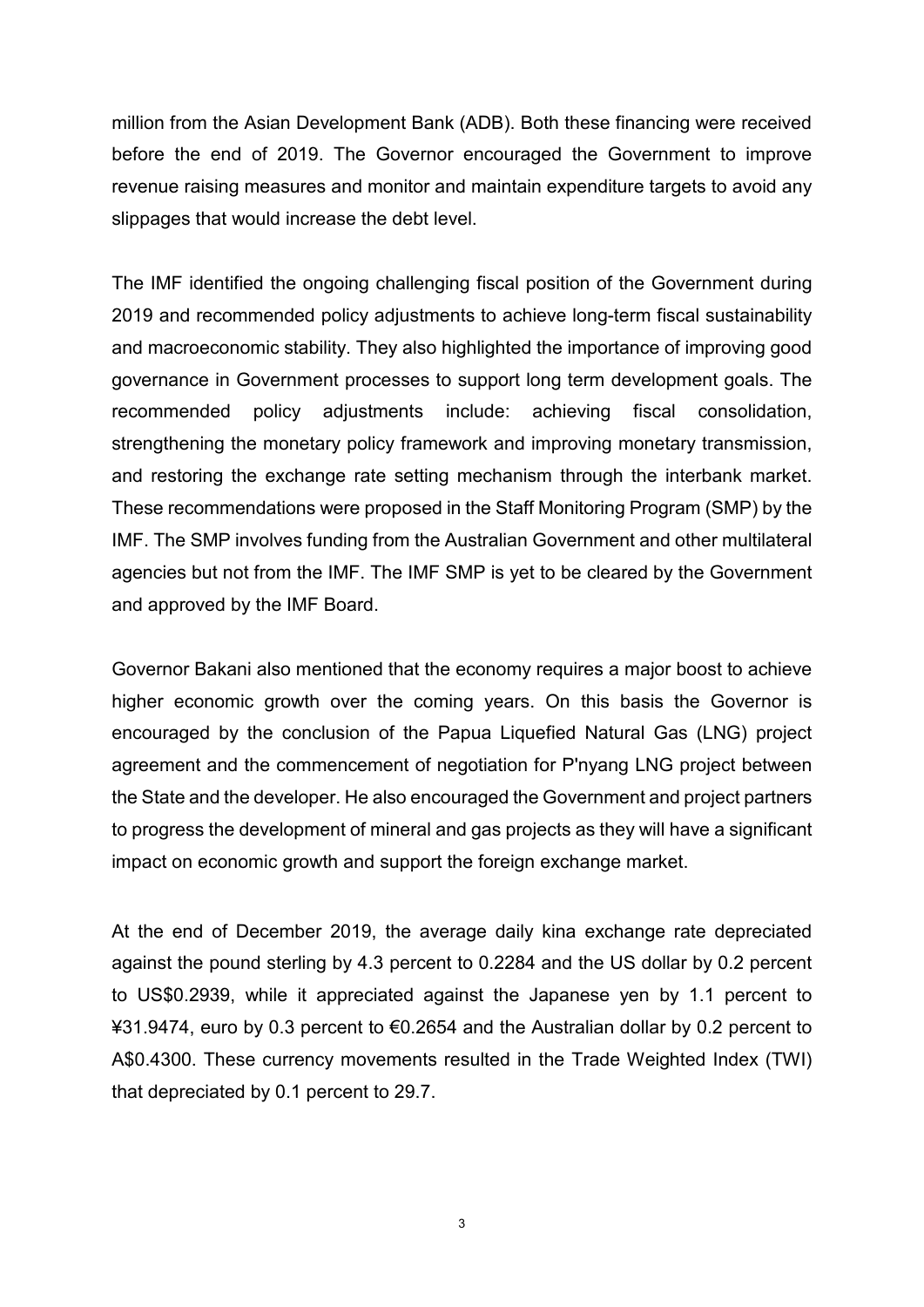At the end December 2019, the level of foreign exchange reserves increased to K7,832.97 (US\$2,338.14) million mainly reflecting the budget support loans from Australian and the ADB.

## **2. OVERVIEW OF THE DEVELOPMENTS IN THE SEPTEMBER QUARTER OF 2019**

Economic indicators available to the Bank of Papua New Guinea (the Bank) point to a lower growth in business activity in the September quarter of 2019. The growth was mainly driven by the mineral sector with higher production and export of mineral commodities. However, weak recovery in the global economy and its impact on international commodity prices continue to affect most of PNG's major exports during the quarter. Consequently, most prices and production of agricultural commodities fell affecting foreign exchange inflows into the domestic market. It's spill-over effect to the non-mineral sector was evident as import orders continue to remain high. With the shortfall in foreign exchange, coupled with Government's cash flow constraints, the non-mineral sector showed signs of slowdown in the quarter as reflected by the decline in the level of non-mineral private sector employment. During the quarter, the kina exchange rate remained relatively stable, as indicated by the TWI which showed marginal appreciation. Annual headline inflation in the September quarter eased to 3.3 percent from 3.9 percent in the June quarter.

During the quarter, the kina appreciated against most trading currencies except the US dollar and the Japanese yen. These movements resulted in the TWI appreciating slightly by 0.47 percent to 29.716 in the quarter. With the continued downward trend in inflation outcomes and stability in the exchange rate and other macroeconomic indicators, as well as lower inflationary expectations, the Bank reduced the monthly KFR by 75 basis points to 5.5 percent in the September quarter, from 6.25 percent in the June quarter of 2019.

Data from the Bank's Business Liaison Survey (BLS) show that the total nominal value of sales in the formal private sector increased by 10.2 percent in the June quarter of 2019, compared to a decline of 13.6 percent in the March quarter of 2019. Excluding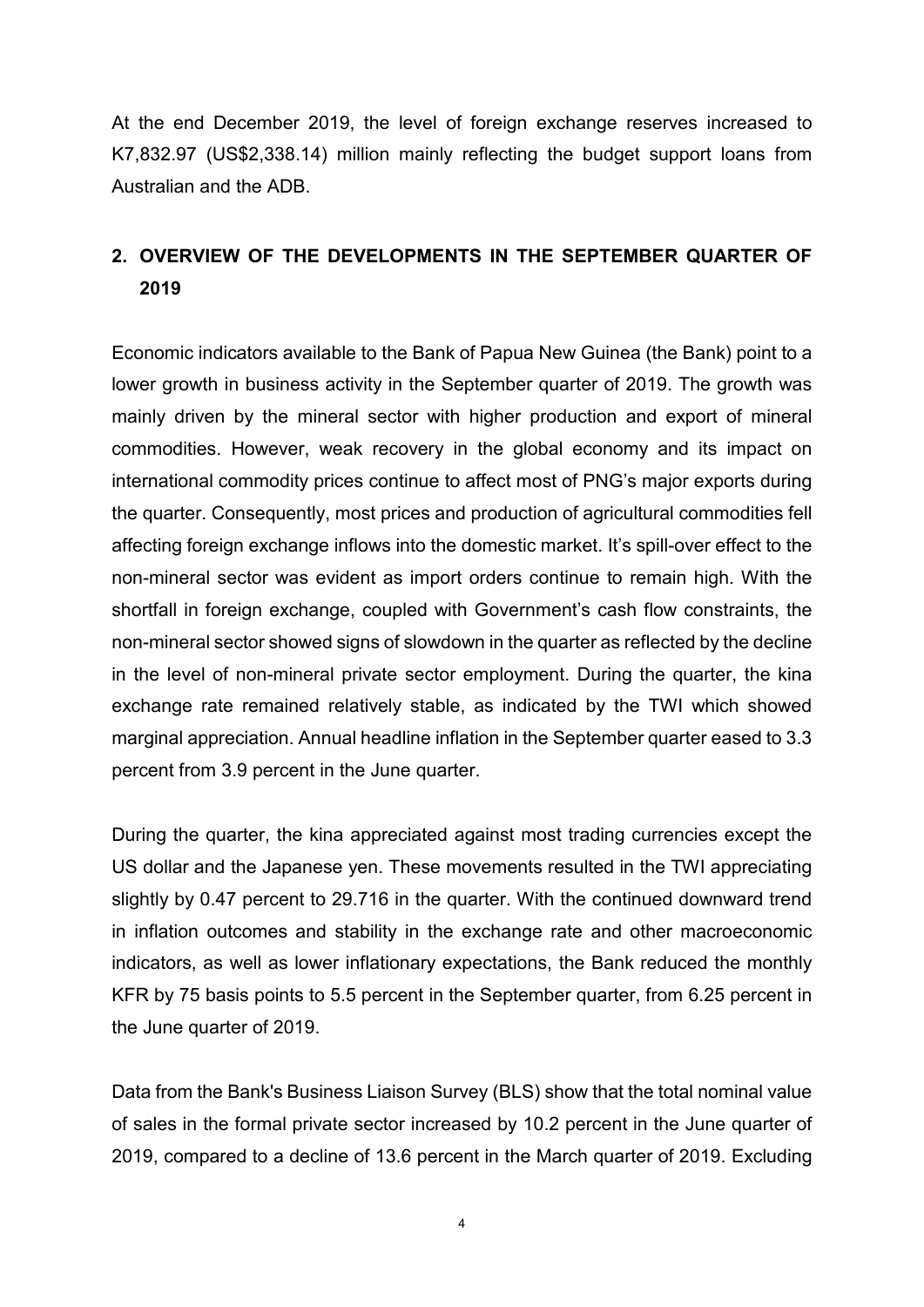the mineral sector, sales increased by 16.9 percent in the June quarter, compared to a decline of 13.5 percent in the previous quarter. By sector, sales increased in the manufacturing, financial/business/other services, retail, wholesale and mineral sectors, while it declined in the construction, agriculture/forestry/fishing (AFF) and transportation sectors. By region, sales increased in the National Capital District (NCD), Momase (excluding Morobe) and the Southern (excluding NCD) regions, while it declined in the Islands, Highlands and Morobe regions. Over the year to June 2019, total sales increased by 13.5 percent, compared to a decline of 1.6 percent over the corresponding period of 2018. Excluding the mineral sector, sales increased by 29.9 percent over the year to June 2019, compared to a decline of 3.0 percent over the corresponding period of 2018.

The Bank's Employment Index shows that the total level of employment in the formal private sector declined by 2.6 percent in the September quarter of 2019, compared to a slight increase of 0.5 percent in the June quarter of 2019. Excluding the mineral sector, the level of employment declined by 2.8 percent. By sector, the level of employment declined in the financial/business and other services, AFF and mineral sectors while it increased in the wholesale, construction, manufacturing, retail and transportation sectors. By region, the level of employment declined in all centres. Over the year to September 2019, the total level of employment increased by 1.8 percent, compared to a decline of 2.0 percent in the corresponding period of 2018. Excluding the mineral sector, employment fell by 0.7 percent over the year to September 2019, compared to a decline of 2.3 percent in the corresponding period of 2018.

Quarterly headline inflation, as measured by the Consumer Price Index (CPI), increased by 0.7 percent in the September quarter of 2019, same as the June quarter of 2019. All expenditure groups increased except 'Housing' which declined, while 'Restaurants and Hotels', 'Transport' and 'Communication' expenditure groups recorded no price changes. By urban centre, prices increased in all the surveyed centres. Annual headline inflation was 3.3 percent in the September of 2019, compared to an increase of 3.9 percent in the June quarter.

In the September quarter of 2019, the average daily kina exchange rate appreciated against the pound sterling by 3.7 percent to 0.2388, the Australian dollar by 1.6 percent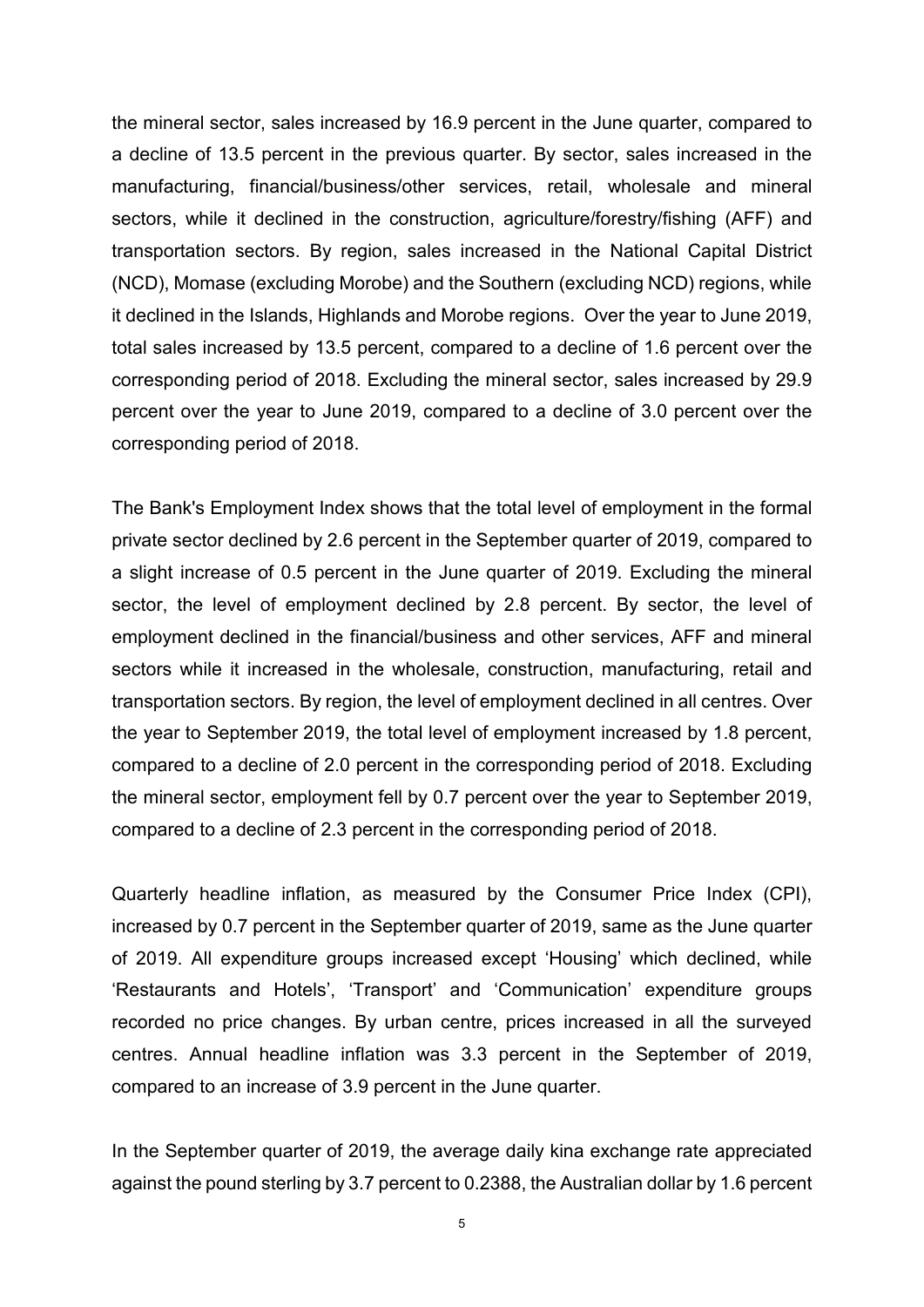to 0.4293 and the euro by 0.5 percent to 0.2647, while it depreciated against the Japanese yen by 2.8 percent to 31.5928 and the US dollar by 0.5 percent to 0.2943. These currency movements resulted in the TWI increasing by 0.47 percent to 29.7163 in the September quarter of 2019.

The weighted average kina price of PNG's export commodities, excluding LNG, increased by 3.3 percent in the September quarter of 2019, compared to an increase of 7.2 percent in the corresponding quarter of 2018. There was an increase of 4.8 percent in the weighted average price of mineral exports compared to an increase of 16.0 percent in the corresponding quarter of 2018, reflecting higher kina prices for gold and nickel. For agricultural, logs and marine product exports, the weighted average kina price declined by 4.6 percent compared to a decline of 11.7 percent in the corresponding quarter of 2018. There were lower prices of all non-mineral export commodities, except for cocoa, tea and marine products. Excluding log exports, the weighted average kina price of agricultural and marine product exports declined by 6.3 percent in the quarter, compared to a decline of 15.4 percent in the corresponding quarter of 2018. The lower kina export price reflected a decline in international prices.

There was an overall balance of payments deficit of K999 million for the nine months to September 2019, compared to a surplus of K529 million in the corresponding nine months of 2018. A deficit in the capital and financial account more than offset a surplus in the current account.

The current account recorded a surplus of K16,272 million for the nine months to September 2019, compared to a surplus of K12,610 million in the corresponding period of 2018. This was due to a higher trade account surplus, net income and transfer receipts, combined with lower net service payments.

The capital and financial account recorded a deficit of K17,268 million in nine months to September 2019, compared to K12,070.7 million in the corresponding nine months of 2018. This resulted from outflows reflecting repayments of intercompany loans and build-up in foreign currency account balances of mining, oil and LNG companies, combined with Government loan repayments, respectively.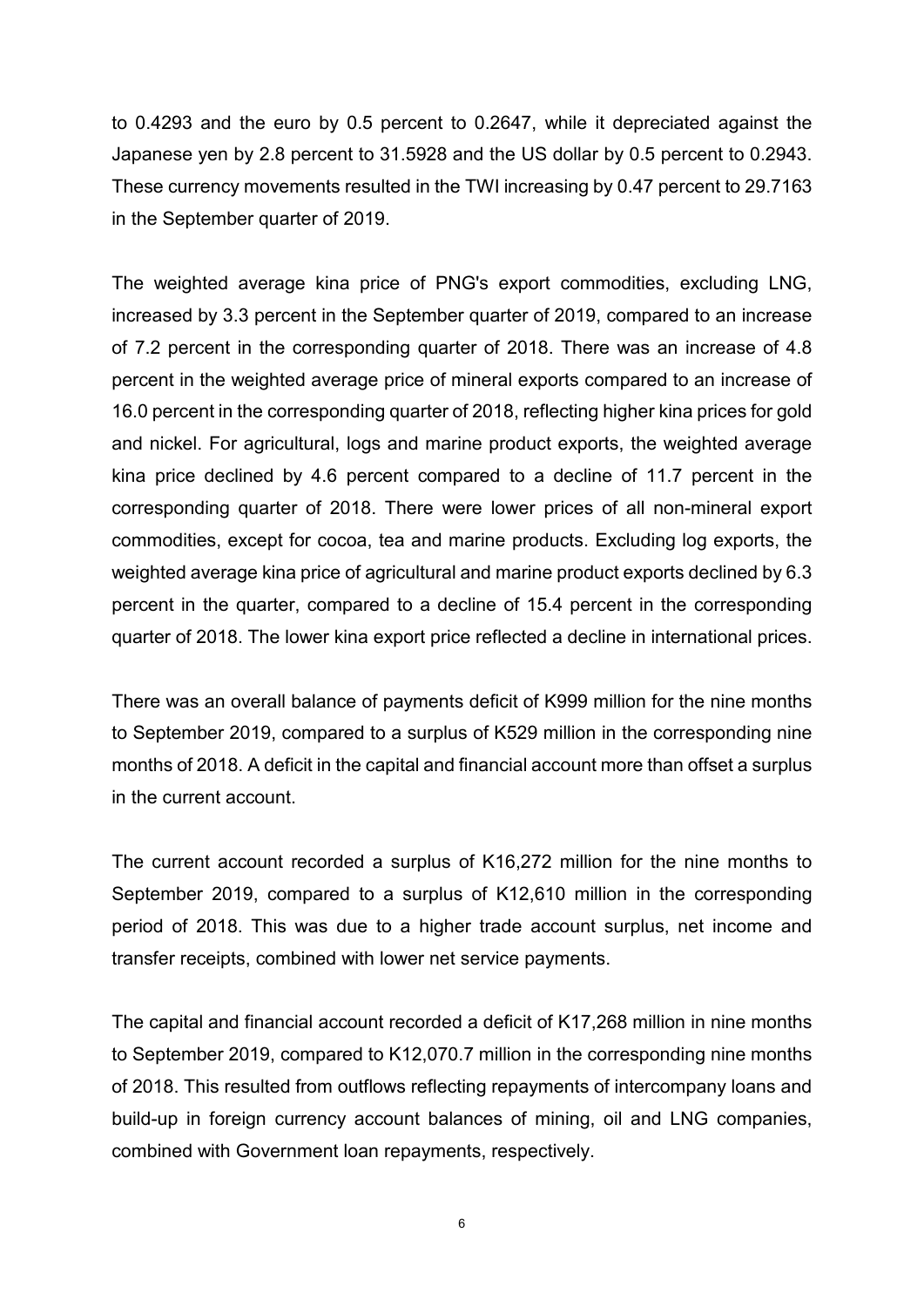The level of gross foreign exchange reserves at the end of September 2019 was K6,509.4 (US\$1,946.3) million, sufficient for 4.7 months of total and 8.6 months of nonmineral import covers.

With the downward trend in inflation and stability in the exchange rate, the Bank eased its stance of monetary policy by reducing the monthly KFR by 25 basis points to 6.00 percent in July 2019, and then by a further 50 basis points to 5.50 percent in August 2019. The dealing margin for the Repo Facility was maintained at 75 basis points on both sides of the KFR, from April 2019.

The Bank utilised its Open Market Operation (OMO) instruments in the conduct of monetary policy to manage liquidity. Liquidity remained high and unevenly distributed among the banks, and resulted in frequent borrowing in the inter-bank market and from the Repo Facility during the quarter. There was a net retirement in Central Bank Bills (CBBs) of K944.3 million, while there was a net issuance in Treasury bills and Treasury bonds of K205.2 million and K200.0 million respectively, in the September quarter of 2019. The Central Bank support in the foreign exchange market also assisted in diffusing kina liquidity during the period. The Cash Reserve Requirement (CRR) for the commercial banks was maintained at 10.0 percent during the quarter.

The average level of broad money supply (M3\*) increased by 1.4 percent in the September quarter, following a decrease of 0.9 percent in the June quarter of 2019. This outcome was due to an increase in the average net domestic assets of the banking system, which more than offset a decline in average net foreign assets (NFA). Average net domestic claims outstanding, excluding net claims on the Central Government, increased by 2.3 percent in the September quarter, following an increase of 1.8 percent in the June quarter of 2019.

The NFA of the Financial Corporations (FCs), comprising Depository Corporations (DCs) and Other Financial Corporations (OFCs), decreased by 3.4 percent to K7,951.7 million in the September quarter of 2019, compared to an increase of 0.8 percent in the previous quarter. This reflected decreases in NFA of the Central Bank, ODCs and OFCs. The decline in NFA of the Central Bank reflected its intervention in the foreign exchange market combined with Government debt service payments.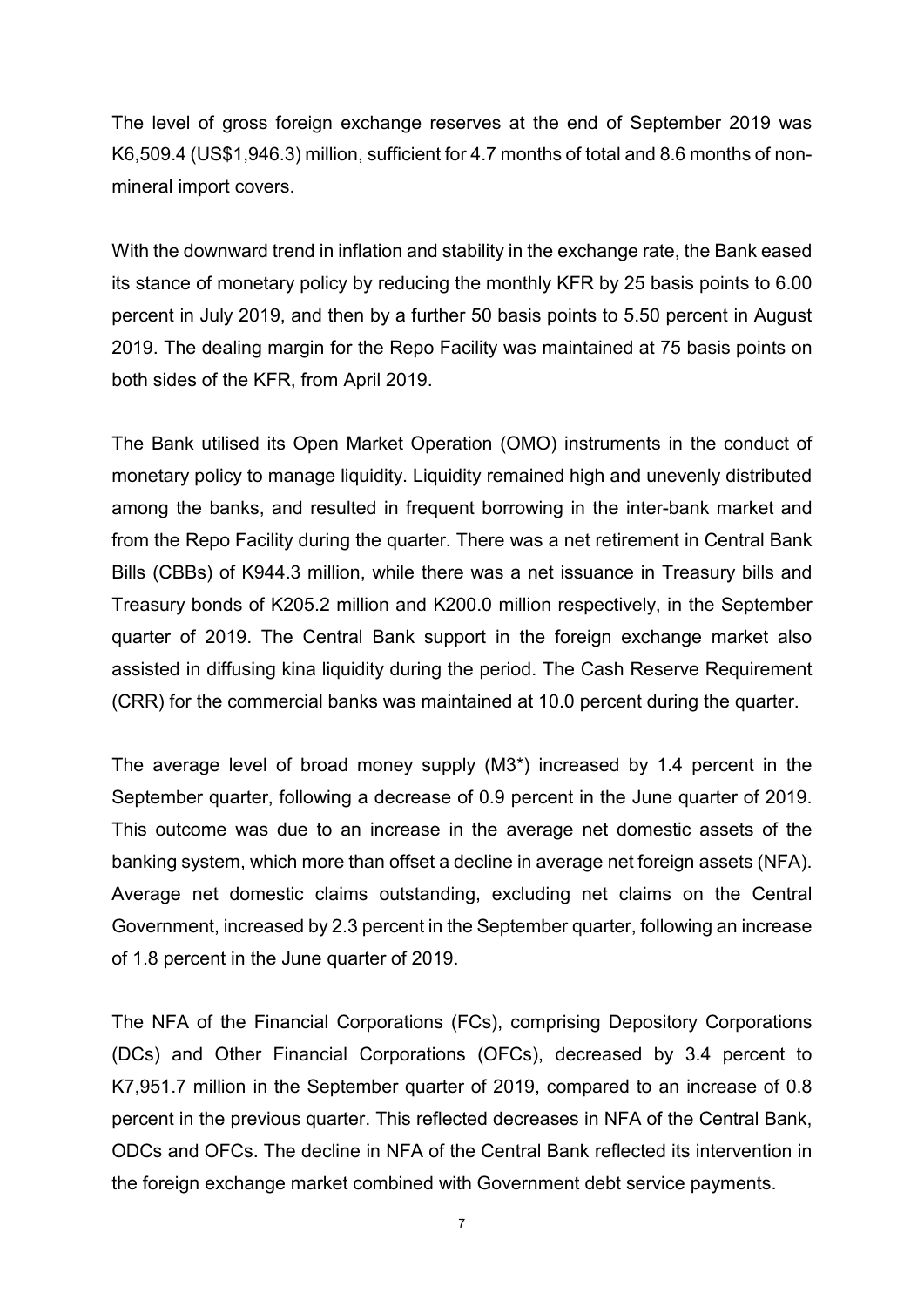Net claims on the Central Government by FCs increased by K288.3 million to K12,864.4 million in the September quarter of 2019, following an increase of K152.6 million in the previous quarter. This resulted from increased issuance of Government **securities** 

In the September quarter of 2019, total domestic credit extended by FCs to the private sector, public non-financial corporations and 'Provincial and Local Level Governments' increased by K262.4 million to K18,052.8 million, following an increase of K247.7 million in the previous quarter. This was attributed to increases of K204.5 million and K58.0 million in lending to the public non-financial corporations and private sector, respectively. The increase in private sector credit was broad-based across sectors, with notable increase in the agriculture, wholesale/retail, petroleum and gas, and the household sectors.

The fiscal operations of the National Government over the nine months to September 2019 show a higher deficit of K1,248.8 million, compared to a deficit of K1,006.5 million in the corresponding period of 2018. The deficit represents 1.4 percent of nominal GDP.

Total revenue and grants over the nine months to September was K9,274.8 million, 2.5 percent higher than in the same period of 2018 and represents 65.0 percent of the 2019 Budget. Total expenditure for the period was K10,523.6 million, 4.6 percent higher than in the corresponding period of 2018 and represents 65.2 percent of the 2019 Budget.

The developments in revenue and expenditure resulted in a deficit of K1,248.8 million over the nine months to September 2019. The deficit was financed from both domestic and external sources of K655.9 million and K592.9 million, respectively. Net domestic financing comprised of K1,724.2 million (of which K1,276.1 million was from trust account balances), K710.4 million and K56.5 million from the other resident sectors, OFCs and public non-financial corporations, respectively. During the period there were net retirements of K1,105.6 million and K729.6 million of domestic debt by BPNG and ODCs, respectively. The external financing was mainly from concessional sources.